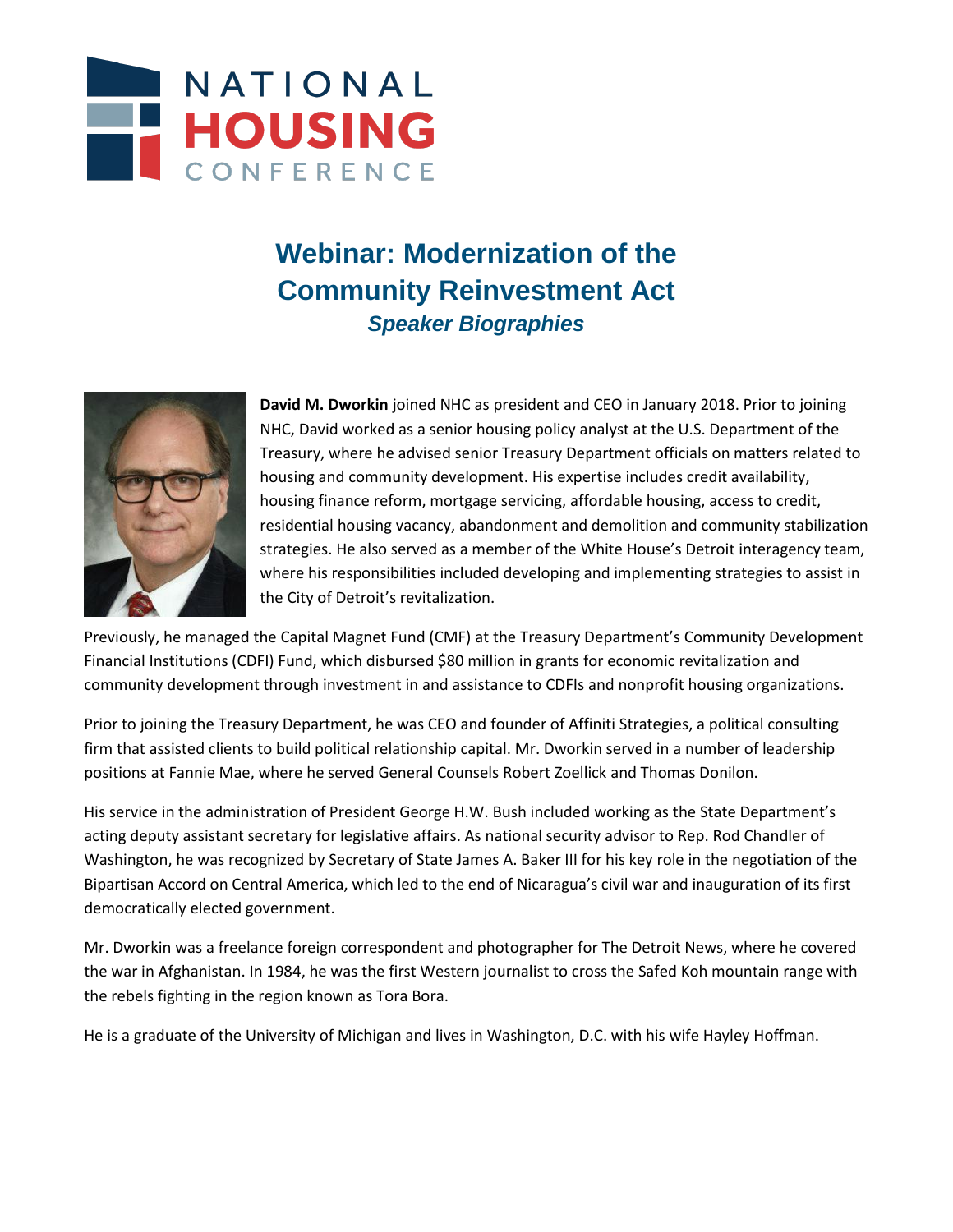

**Gerron Levi** is the director of policy and government affairs at the National Community Reinvestment Coalition. She is an attorney with nearly 20 years of federal and state government affairs experience. Her background includes serving in the Maryland General Assembly, where she authored laws on education, crime and ex-offender reentry and was a member of the National Conference of State Legislatures, National Black Caucus of State Legislators, National Foundation of Women Legislators and the American Council of Young Political Leaders. During her tenure, the Maryland State's Attorneys Association named her Legislator of the Year in 2010. She also served as assistant director of the legislation department at the AFL-CIO and as a legislative representative for the Laborers' International Union. She lobbied Congress on a host of

law around wages, working conditions, immigration, trade, health care and pensions. She is featured in the documentary, How Democracy Works Now, as the top lobbyist for the AFL-CIO on federal immigration reform. She also served as senior staff for former Rep. Gus Savage and for Sen. Dianne Feinstein. She is a graduate of the University of California, Berkeley and Howard University School of Law.



**James V. Matthews** is the senior vice president for Community Reinvestment Act (CRA) strategy and program management and external affairs at Capital One. Mr. Matthews joined Capital One in 2008 as senior vice president and has worked in banking for 33 years. He heads the CRA Strategy and Program Management group and is a member of the External Affairs Leadership Team. In this capacity, he is responsible for directing all aspects of the CRA function including: designing strategy and building infrastructure to the level of a top ten bank; managing goal-setting, monitoring and reporting; conducting self-assessments, managing CRA regulatory relations including policy matters and maintaining examination readiness and ensuring data integrity for the annual small business lending and public commitment filings.

Prior to joining Capital One, he worked at U.S. Bancorp, where he was responsible for CRA and Fair Lending Compliance, and National City and predecessor organizations, where he spent most of his career and had similar responsibilities.

Mr. Matthews has served on a number of local boards and commissions. Examples include Junior Achievement, a community action agency, a public board of education, a regional food bank and an anti-predatory lending initiative as an industry representative. He is the immediate past chair of both the National Association of Affordable Housing Lenders and the Community Reinvestment Committee of the Consumer Bankers Association.

Mr. Matthews earned a bachelor's in mathematics, economics and geography from the University of Pittsburgh. He also completed the American Bankers Association's National Compliance and National Graduate Compliance Schools, has been an instructor for the American Institute of Banking, often speaks at industry conferences and frequently engages in matters of CRA policy.